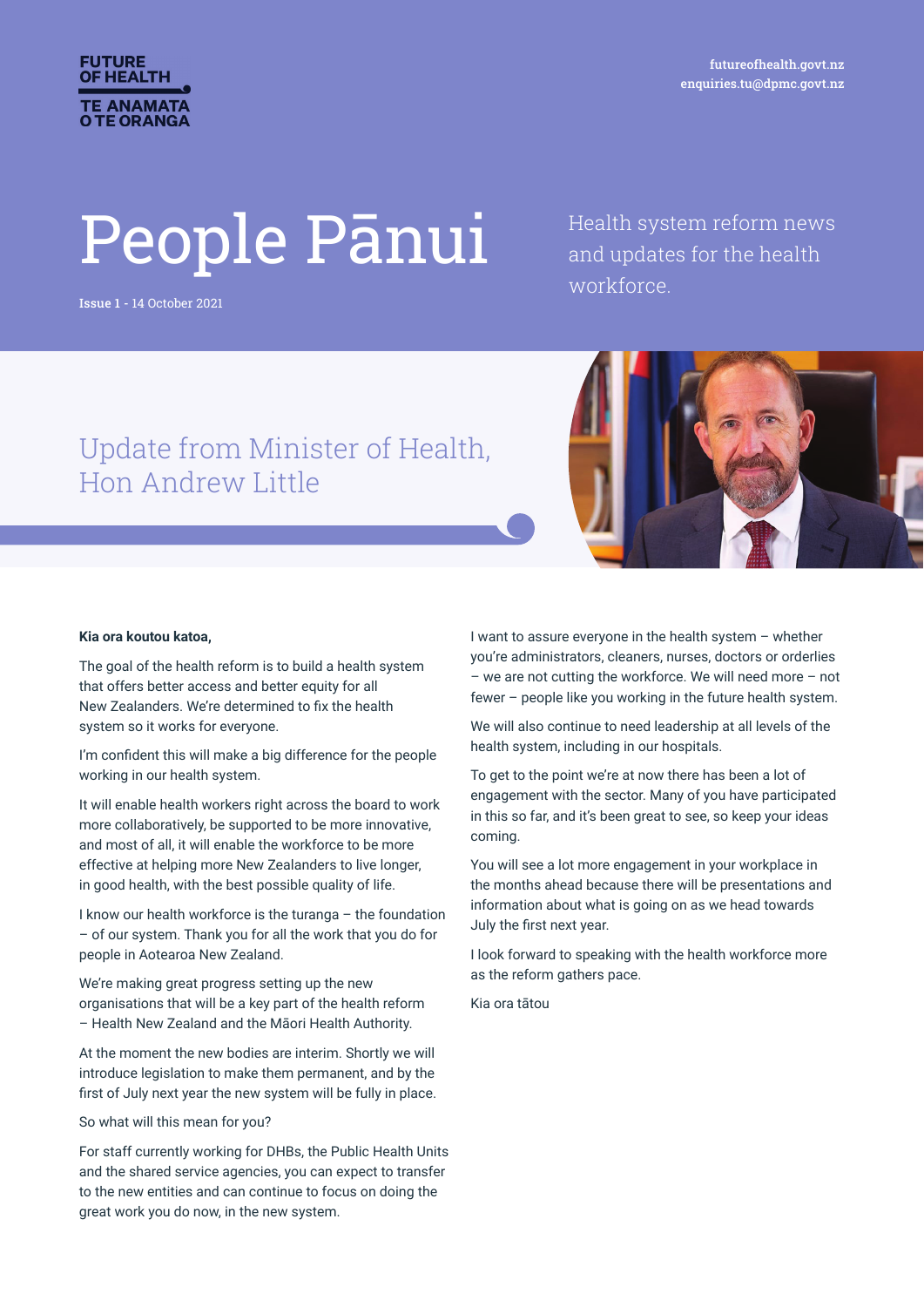# People working in the Transition Unit – Lucy Hickman



#### **Tell us a little about yourself?**

I am on secondment from Te Hiringa Hauora / Health Promotion Agency where I was General Manager Corporate Services. I have over 20 years' experience as a chartered accountant working in a range of different roles and environments in New Zealand, Australia and the UK.

Within the health sector I've held leadership roles at Physiotherapy NZ and governance roles at Whānau Āwhina Plunket and the New Zealand College of Midwives**.** 

#### **What's your role as part of the health reform?**

I am leading the transition of corporate functions from entities that will be disestablished and incorporated into Health New Zealand. Our focus is on preparing for stand-up on Day 1, which will be 1 July 2022.

There are different workstreams within the team, each with a different lead that has expert insight into the area. This includes Rosalie Percival leading the finance workstream, Shayne Tong leading on corporate ICT and Mel Dooney leading on Human Resources. My role within this team is to ensure a coordinated plan for Day 1.

#### **What are you working on at the moment?**

As a first step, we have been working on a current state analysis of the corporate functions to understand what is currently happening in the system – this is an important part of the process to inform our planning for Day 1.

To do this we're working closely with the health sector including regular fortnightly meetings with the Lead DHB CE group and our networks with the health sector through the workstream leads.

While we are not expecting much to change for Day 1, we need to get a good understanding of what is happening across the agencies to ensure that Day 1 will work smoothly with no interruption to service delivery. For example, we need to ensure that our people, suppliers and contractors continue to get paid.

We are mapping our user journeys to be clear where a process has or hasn't changed and identify any areas that are causing issues, and how we might be able to address those issues to be ready for Day 1.

#### **What happens next?**

We are expecting to work with the sector over the next five months to develop our Day 1 approach.

We'll present recommendations to the Board of interim Health New Zealand by March 2022. We will then be able to communicate to the sector what the approach will be for Day 1, including any changes and how we might plan for those changes – we know it is top of mind for those in the sector.

#### **What is your advice to the sector?**

Keep doing what you are doing. Your roles are all important through these reforms and we need you to continue doing the great work you do.

# Health sector roadshows

# **The Transition Unit is about to kick off a series of information roadshows for the sector – beginning with an initial series of events in the South Island from 18-29 October.** The roadshow sessions are an opportunity to hear directly from key people involved in the reforms, gain an overview of the key components of the reform work

programme, and ask any questions you might have.

We have sent registration details out by email in the last few days – if you haven't seen any of this information, please email us on enquiries.tu@dpmc.govt.nz to let us know and we'll forward the details to you.

We're focusing on the South Island regions initially while we confirm options for the North Island as we monitor alert level requirements and restrictions. We'll keep you updated as further details are confirmed. These events are planned to be a mix of face-to-face and digital engagements, but we are acutely aware of the ongoing challenges the sector is facing given the current outbreak, and the potential for alert level changes, and this may mean a change of approach. On the basis everything proceeds, we look forward to connecting directly with many of you soon.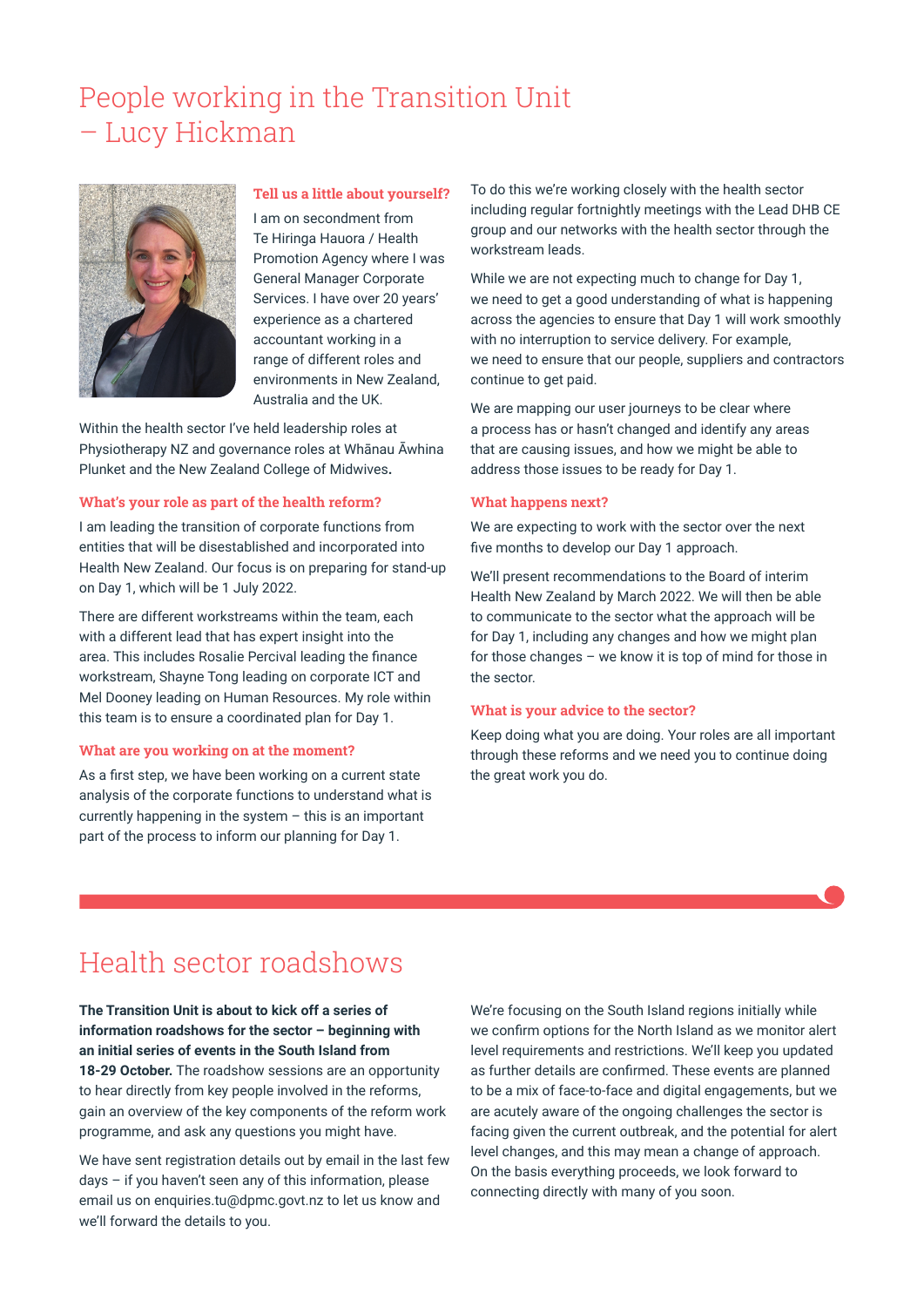# Health workforce reform questions and answers

#### **Why is the health system being reformed?**

New Zealand has a good publicly funded health system and a highly skilled, dedicated and professional health workforce. And while the public health system does well in many areas, the system does not serve everyone equally, so not all people get the same access to, and quality, of health care.

A transformed health system will support all New Zealanders to live longer and have the best possible quality of life. It will be achieved by making sure:

- people are empowered to stay well and get the help they need closer to home
- the health system caters for a range of complex needs
- there is greater access and better experiences for those who have traditionally not been well served, including Māori, Pacific and disabled people
- the most is made of technology and innovative ways of working are developed
- the system reinforces Te Tiriti principles and ensures a partnership approach better addresses Māori health needs and leads to better health outcomes
- the health sector workforce is supported, equipped and enabled to keep people healthy and well.

# **What will this mean for New Zealanders?**

Here are just a few examples of the changes expected from the reform:

- There will be a greater range of care and support available for people in their local communities, with more care provided outside of hospitals.
- Services such as general practice, well-child teams, pharmacists, district nurses, dietitians, physiotherapists and hauora Māori providers will work more closely together to respond to, and meet the needs, of people in their local communities.
- There will be more options for whānau to access kaupapa Māori and other appropriate services.
- Those with high or complex health needs will be able to get the services they require to help them get well sooner.
- There will be access to consistent and high-quality emergency and specialist healthcare, available to everyone in Aotearoa New Zealand, no matter where they live.
- More virtual and digital services will be available to support the system, such as phone and video consultation, offering people a wider range of personalised support in their homes and local communities.
- People will be encouraged to get involved in designing health and wellbeing services that work for them, and have real influence over the services they receive, through participation in local planning and the opportunity to engage in national consumer forums.

# **Is Health NZ and Māori Health Authority just going to be the amalgamation of DHB and Ministry of Health operational roles? How will things work differently for the benefit of NZ as a whole?**

The reform is more than just a change in structure. It is about a fundamental transformation of some of the core components of our health system. It starts with giving effect to Te Tiriti and gearing the whole system towards improving equity. It will involve a shift to primary and community services, with tailored locality planning and increased access to integrated models of care.

The New Zealand Health Plan will set out the services people can expect, including those for Māori, Pacific and rural communities and for disabled people, and the system will be held to account in those priority areas.

## **How will the Māori Health Authority work?**

The new Māori Health Authority will give Māori a strong voice in a system focused on improving disproportionate health outcomes.

It will provide an additional opportunity for Māori influence in how the health system needs to perform. Addressing health equity for Māori does not sit solely with the Māori Health Authority – it is the responsibility of all players in the system.

The Māori Health Authority will work with the Ministry of Health on national strategies and policy advice related to hauora Māori. It will work alongside Health New Zealand with a joint role and in a range of ways, like cocommissioning community health services, and kaupapa Māori services.

Meanwhile, it will work with Iwi-Māori Partnership Boards to ensure the voice of whānau and local Māori communities influence locality priorities and services.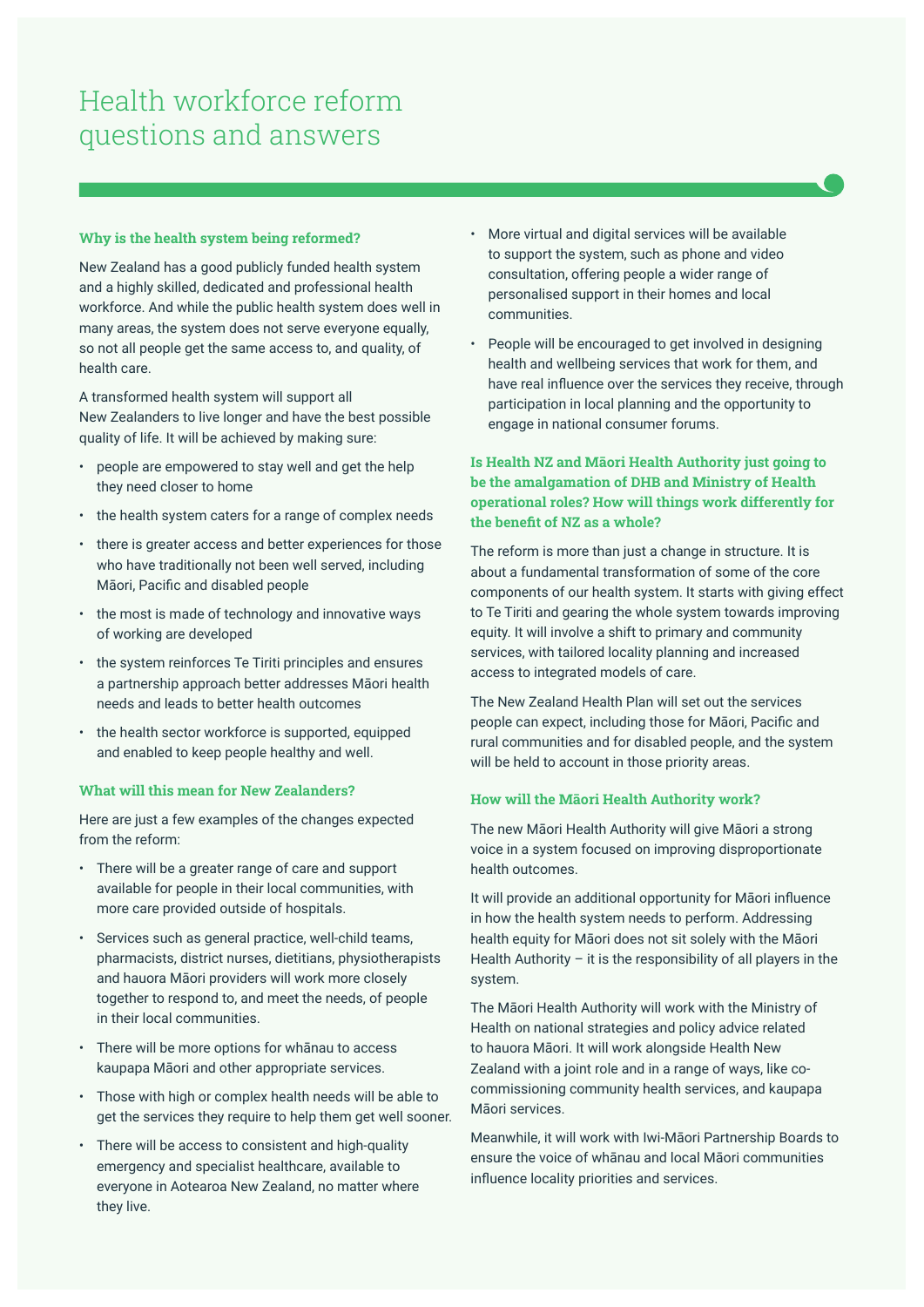# **What is a locality and what does it mean for the workforce?**

A key part of the reform is looking at how health services can be provided and work better at a local level, through the development of a 'locality approach'. A locality is a geographic community, identified for the purposes of planning and delivering integrated health and wellbeing services. Localities will vary in size, typically covering populations ranging from 20,000 to 100,000 people, and will be set in ways that make sense for the communities they serve. Where appropriate, this may mean localities are aligned with council boundaries, iwi rohe, concentrations of particular population groups, or natural borders.

Localities create an opportunity to drive integration of care models and service delivery around local people. They also offer a platform to strengthen the focus on population health to address the wider lifestyle, environmental and socioeconomic factors that impact on people's health and wellbeing.

Work is underway on the overall design of localities and will inform the establishment of a small number of prototypes, which will take shape from early 2022. The prototypes will serve as a 'first wave' and will be an important way to refine the development of the locality model.

It's too early in the design phase to know how people across the locality, and health system, will work together. In principle, it should lead to more seamless care, better integrated models of care and a stronger focus on both community and the patient.

#### **What are some of the key things the TU is working on?**

The Transition Unit is set up as part of the Department of the Prime Minister and Cabinet. It is engaging across the health sector on a number of workstreams such as:

- Policy and legislation to create the new system
- Establishment of interim Health New Zealand and interim Māori Health Authority, including supporting the transfer of Ministry of Health functions
- Development of the future Public Health Agency and integrated public health service
- Development of the role and functions of the Māori Health Authority and Iwi-Māori Partnership Boards
- Pacific health
- Supporting DHBs to transition to the new system
- Data and digital enablement and development
- Development of the interim New Zealand Health Plan
- Development of new commissioning arrangements, design work on locality networks and the national hospital network
- Development of the NZ Health Charter
- Developing and embedding the consumer voice in the new system
- Funding including budget 2022 and capital settings
- Accountability and monitoring arrangements

The Transition Unit provides updates on its work through a regular newsletter which you can subscribe to on the Future of health website

## **What does the new structure and operating model look like?**

The interim entities of Health New Zealand and the Māori Health Authority will be responsible for developing their structures and leadership teams. This will be communicated more as it is developed.

## **What entities are impacted by the health reforms? What will it mean for my role?**

The health reform will make structural changes to the 20 DHBs, the seven shared service agencies (Health Alliance, Health Source, Health Share, Central TAS, Northern Region Alliance, South Island Alliance and Health Partnerships) and Te Hiringa Hauora/ Health Promotion Agency.

The reforms will also alter some functions of the Ministry of Health.

For staff currently working for DHBs, the Public Health Units and the shared service agencies, you can expect to transfer to the new entities and can continue to focus on doing the great work you do now, in the new system.

The new health system will need more, not fewer, people working in a variety of roles, including administrators, cleaners, nurses, doctors or orderlies.

We will also continue to need leadership at all levels of the health system, including in our hospitals.

## **I work in one of the shared services agencies, when will we know what is happening to my agency?**

The functions provided by the shared services agencies will transfer to Health NZ, but decisions on the precise model (including whether distinct agencies or subsidiaries are maintained and how they support regional divisions) will be made by Health NZ.

# **I work at Te Hiringa Hauora/ Health Promotion Agency, when will we know what is happening to my agency?**

The interim entities of Health New Zealand and the Māori Health Authority will be responsible for developing their structures and leadership teams. This will be communicated more as it is developed.